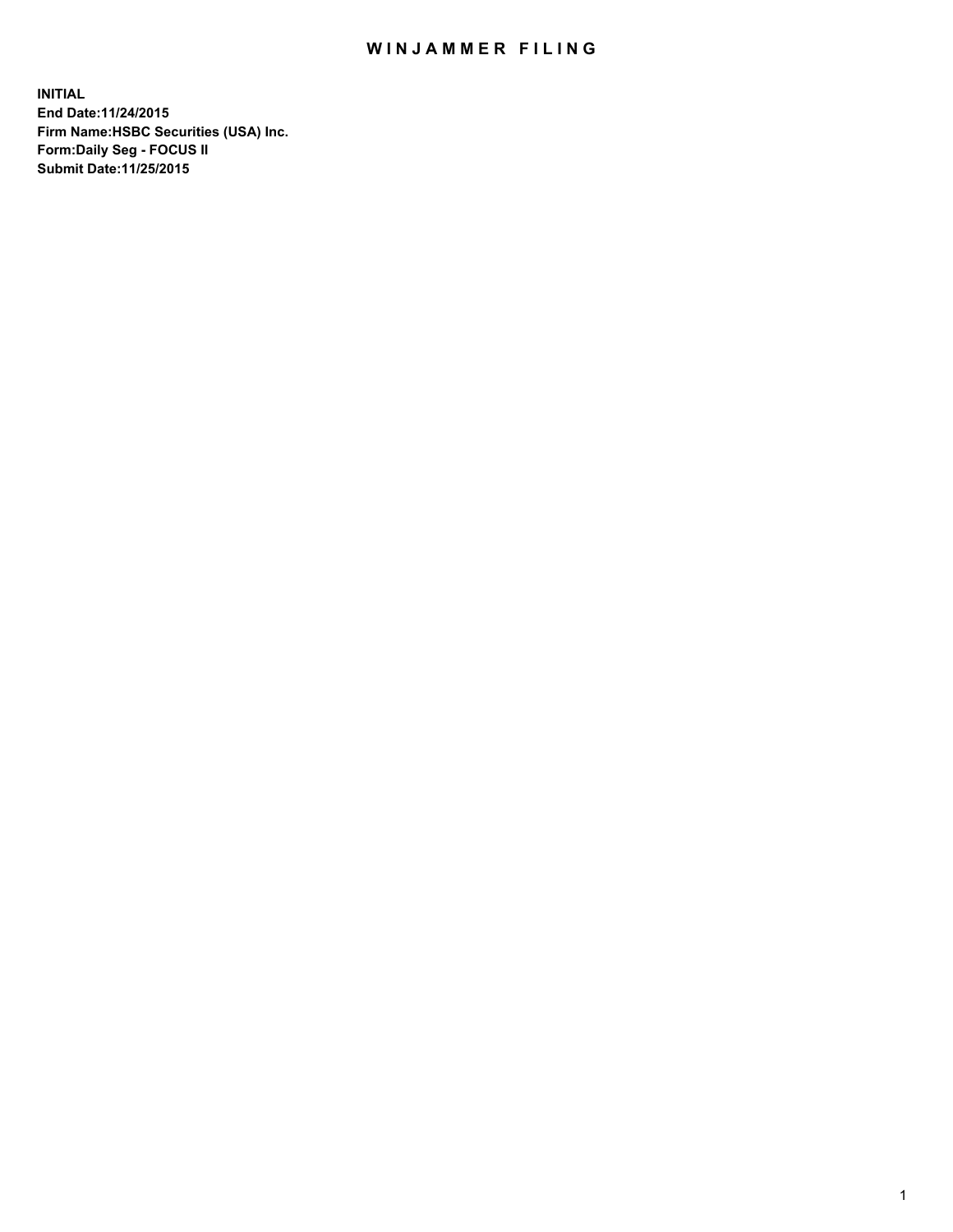## **INITIAL End Date:11/24/2015 Firm Name:HSBC Securities (USA) Inc. Form:Daily Seg - FOCUS II Submit Date:11/25/2015 Daily Segregation - Cover Page**

| Name of Company<br><b>Contact Name</b><br><b>Contact Phone Number</b><br><b>Contact Email Address</b>                                                                                                                                                                                                                         | <b>HSBC Securities (USA) Inc.</b><br>Steven richardson<br>212-525-6445<br>steven.richardson@us.hsbc.com |
|-------------------------------------------------------------------------------------------------------------------------------------------------------------------------------------------------------------------------------------------------------------------------------------------------------------------------------|---------------------------------------------------------------------------------------------------------|
| FCM's Customer Segregated Funds Residual Interest Target (choose one):<br>a. Minimum dollar amount: ; or<br>b. Minimum percentage of customer segregated funds required:%; or<br>c. Dollar amount range between: and; or<br>d. Percentage range of customer segregated funds required between:% and%.                         | 110,000,000<br>00<br>00                                                                                 |
| FCM's Customer Secured Amount Funds Residual Interest Target (choose one):<br>a. Minimum dollar amount: ; or<br>b. Minimum percentage of customer secured funds required:%; or<br>c. Dollar amount range between: and; or<br>d. Percentage range of customer secured funds required between: % and %.                         | 10,000,000<br>0 <sub>0</sub><br>00                                                                      |
| FCM's Cleared Swaps Customer Collateral Residual Interest Target (choose one):<br>a. Minimum dollar amount: ; or<br>b. Minimum percentage of cleared swaps customer collateral required:%; or<br>c. Dollar amount range between: and; or<br>d. Percentage range of cleared swaps customer collateral required between:% and%. | 90,000,000<br><u>0</u><br>00<br>0 <sub>0</sub>                                                          |

Attach supporting documents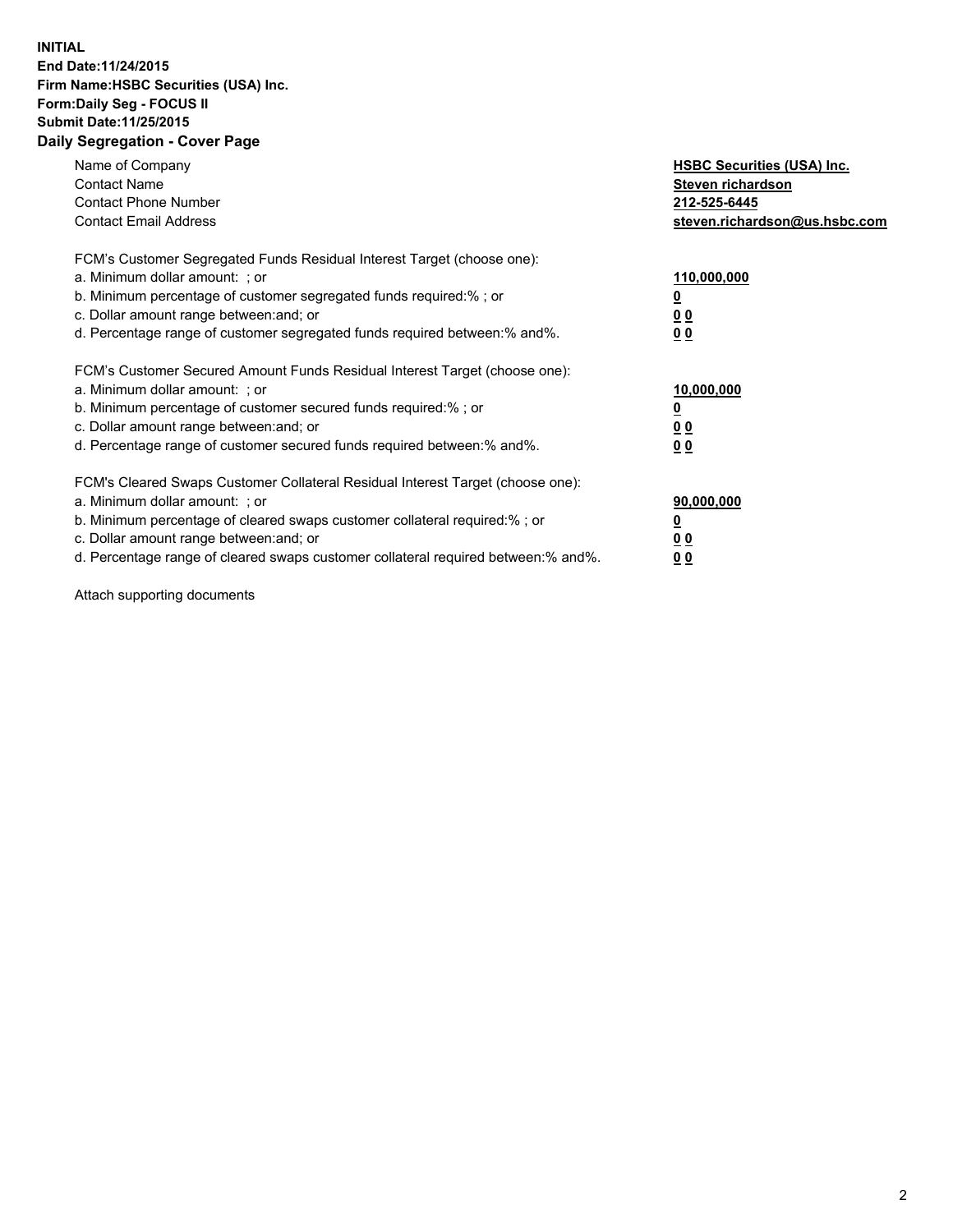**INITIAL End Date:11/24/2015 Firm Name:HSBC Securities (USA) Inc. Form:Daily Seg - FOCUS II Submit Date:11/25/2015**

## **Daily Segregation - Secured Amounts**

|     | Foreign Futures and Foreign Options Secured Amounts                                         |                                                      |
|-----|---------------------------------------------------------------------------------------------|------------------------------------------------------|
|     | Amount required to be set aside pursuant to law, rule or regulation of a foreign            | $0$ [7305]                                           |
|     | government or a rule of a self-regulatory organization authorized thereunder                |                                                      |
| 1.  | Net ledger balance - Foreign Futures and Foreign Option Trading - All Customers             |                                                      |
|     | A. Cash                                                                                     | 72,925,852 [7315]                                    |
|     | B. Securities (at market)                                                                   | 113,872,892 [7317]                                   |
| 2.  | Net unrealized profit (loss) in open futures contracts traded on a foreign board of trade   | -24,896,992 <sup>[7325]</sup>                        |
| 3.  | Exchange traded options                                                                     |                                                      |
|     | a. Market value of open option contracts purchased on a foreign board of trade              | $0$ [7335]                                           |
|     | b. Market value of open contracts granted (sold) on a foreign board of trade                | $0$ [7337]                                           |
| 4.  | Net equity (deficit) (add lines 1. 2. and 3.)                                               | 161,901,752 [7345]                                   |
| 5.  | Account liquidating to a deficit and account with a debit balances - gross amount           | 1,423,852 [7351]                                     |
|     | Less: amount offset by customer owned securities                                            | <mark>-1,142,398</mark> [7352] <b>281,454</b> [7354] |
| 6.  | Amount required to be set aside as the secured amount - Net Liquidating Equity              | 162,183,206 [7355]                                   |
|     | Method (add lines 4 and 5)                                                                  |                                                      |
| 7.  | Greater of amount required to be set aside pursuant to foreign jurisdiction (above) or line | 162,183,206 [7360]                                   |
|     | 6.                                                                                          |                                                      |
|     | FUNDS DEPOSITED IN SEPARATE REGULATION 30.7 ACCOUNTS                                        |                                                      |
| 1.  | Cash in banks                                                                               |                                                      |
|     | A. Banks located in the United States                                                       | 24,216,182 [7500]                                    |
|     | B. Other banks qualified under Regulation 30.7                                              | 0 [7520] 24,216,182 [7530]                           |
| 2.  | Securities                                                                                  |                                                      |
|     | A. In safekeeping with banks located in the United States                                   | 65,342,782 [7540]                                    |
|     | B. In safekeeping with other banks qualified under Regulation 30.7                          | 0 [7560] 65,342,782 [7570]                           |
| 3.  | Equities with registered futures commission merchants                                       |                                                      |
|     | A. Cash                                                                                     | $0$ [7580]                                           |
|     | <b>B.</b> Securities                                                                        | $0$ [7590]                                           |
|     | C. Unrealized gain (loss) on open futures contracts                                         | $0$ [7600]                                           |
|     | D. Value of long option contracts                                                           | $0$ [7610]                                           |
|     | E. Value of short option contracts                                                          | 0 [7615] 0 [7620]                                    |
| 4.  | Amounts held by clearing organizations of foreign boards of trade                           |                                                      |
|     | A. Cash                                                                                     | $0$ [7640]                                           |
|     | <b>B.</b> Securities                                                                        |                                                      |
|     |                                                                                             | $0$ [7650]                                           |
|     | C. Amount due to (from) clearing organization - daily variation                             | $0$ [7660]                                           |
|     | D. Value of long option contracts                                                           | $0$ [7670]                                           |
| 5.  | E. Value of short option contracts                                                          | 0 [7675] 0 [7680]                                    |
|     | Amounts held by members of foreign boards of trade                                          |                                                      |
|     | A. Cash                                                                                     | 104,264,339 [7700]                                   |
|     | <b>B.</b> Securities                                                                        | 48,530,111 [7710]                                    |
|     | C. Unrealized gain (loss) on open futures contracts                                         | -24,896,992 [7720]                                   |
|     | D. Value of long option contracts                                                           | $0$ [7730]                                           |
|     | E. Value of short option contracts                                                          | 0 [7735] 127,897,458 [7740]                          |
| 6.  | Amounts with other depositories designated by a foreign board of trade                      | 0 [7760]                                             |
| 7.  | Segregated funds on hand                                                                    | $0$ [7765]                                           |
| 8.  | Total funds in separate section 30.7 accounts                                               | 217,456,422 [7770]                                   |
| 9.  | Excess (deficiency) Set Aside for Secured Amount (subtract line 7 Secured Statement         | 55,273,216 [7380]                                    |
|     | Page 1 from Line 8)                                                                         |                                                      |
| 10. | Management Target Amount for Excess funds in separate section 30.7 accounts                 | 10,000,000 [7780]                                    |
| 11. | Excess (deficiency) funds in separate 30.7 accounts over (under) Management Target          | 45,273,216 [7785]                                    |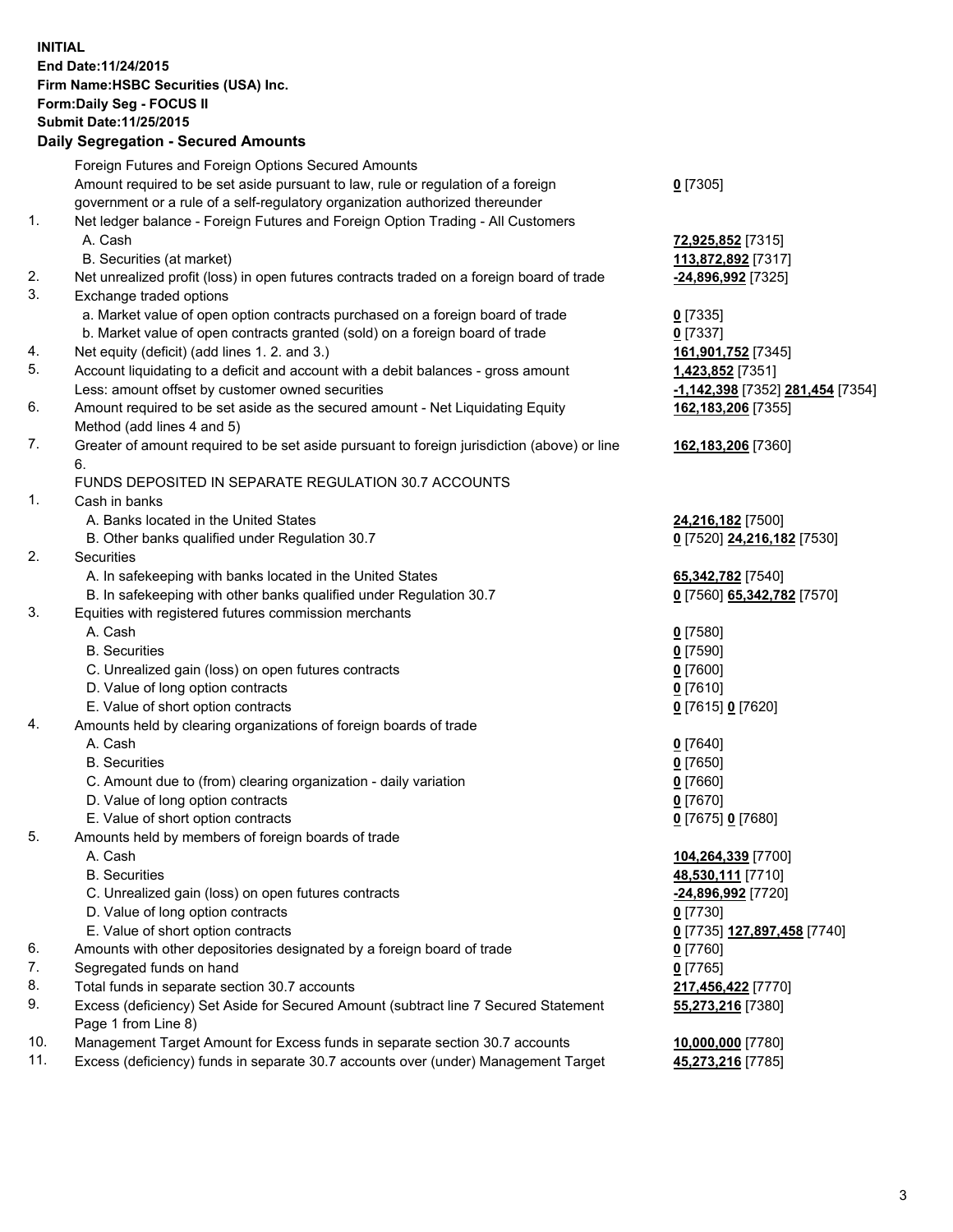**INITIAL End Date:11/24/2015 Firm Name:HSBC Securities (USA) Inc. Form:Daily Seg - FOCUS II Submit Date:11/25/2015 Daily Segregation - Segregation Statement** SEGREGATION REQUIREMENTS(Section 4d(2) of the CEAct) 1. Net ledger balance A. Cash **-290,425,674** [7010] B. Securities (at market) **1,085,485,867** [7020] 2. Net unrealized profit (loss) in open futures contracts traded on a contract market **541,794,092** [7030] 3. Exchange traded options A. Add market value of open option contracts purchased on a contract market **152,618,609** [7032] B. Deduct market value of open option contracts granted (sold) on a contract market **-56,219,565** [7033] 4. Net equity (deficit) (add lines 1, 2 and 3) **1,433,253,329** [7040] 5. Accounts liquidating to a deficit and accounts with debit balances - gross amount **2,567,355** [7045] Less: amount offset by customer securities **-577,872** [7047] **1,989,483** [7050] 6. Amount required to be segregated (add lines 4 and 5) **1,435,242,812** [7060] FUNDS IN SEGREGATED ACCOUNTS 7. Deposited in segregated funds bank accounts A. Cash **63,517,389** [7070] B. Securities representing investments of customers' funds (at market) **0** [7080] C. Securities held for particular customers or option customers in lieu of cash (at market) **373,739,547** [7090] 8. Margins on deposit with derivatives clearing organizations of contract markets A. Cash **27,013,735** [7100] B. Securities representing investments of customers' funds (at market) **189,498,639** [7110] C. Securities held for particular customers or option customers in lieu of cash (at market) **711,746,320** [7120] 9. Net settlement from (to) derivatives clearing organizations of contract markets **212,425** [7130] 10. Exchange traded options A. Value of open long option contracts **152,618,609** [7132] B. Value of open short option contracts **-56,219,565** [7133] 11. Net equities with other FCMs A. Net liquidating equity **91,261,541** [7140] B. Securities representing investments of customers' funds (at market) **0** [7160] C. Securities held for particular customers or option customers in lieu of cash (at market) **0** [7170] 12. Segregated funds on hand **0** [7150] 13. Total amount in segregation (add lines 7 through 12) **1,553,388,640** [7180] 14. Excess (deficiency) funds in segregation (subtract line 6 from line 13) **118,145,828** [7190] 15. Management Target Amount for Excess funds in segregation **110,000,000** [7194]

16. Excess (deficiency) funds in segregation over (under) Management Target Amount Excess

**8,145,828** [7198]